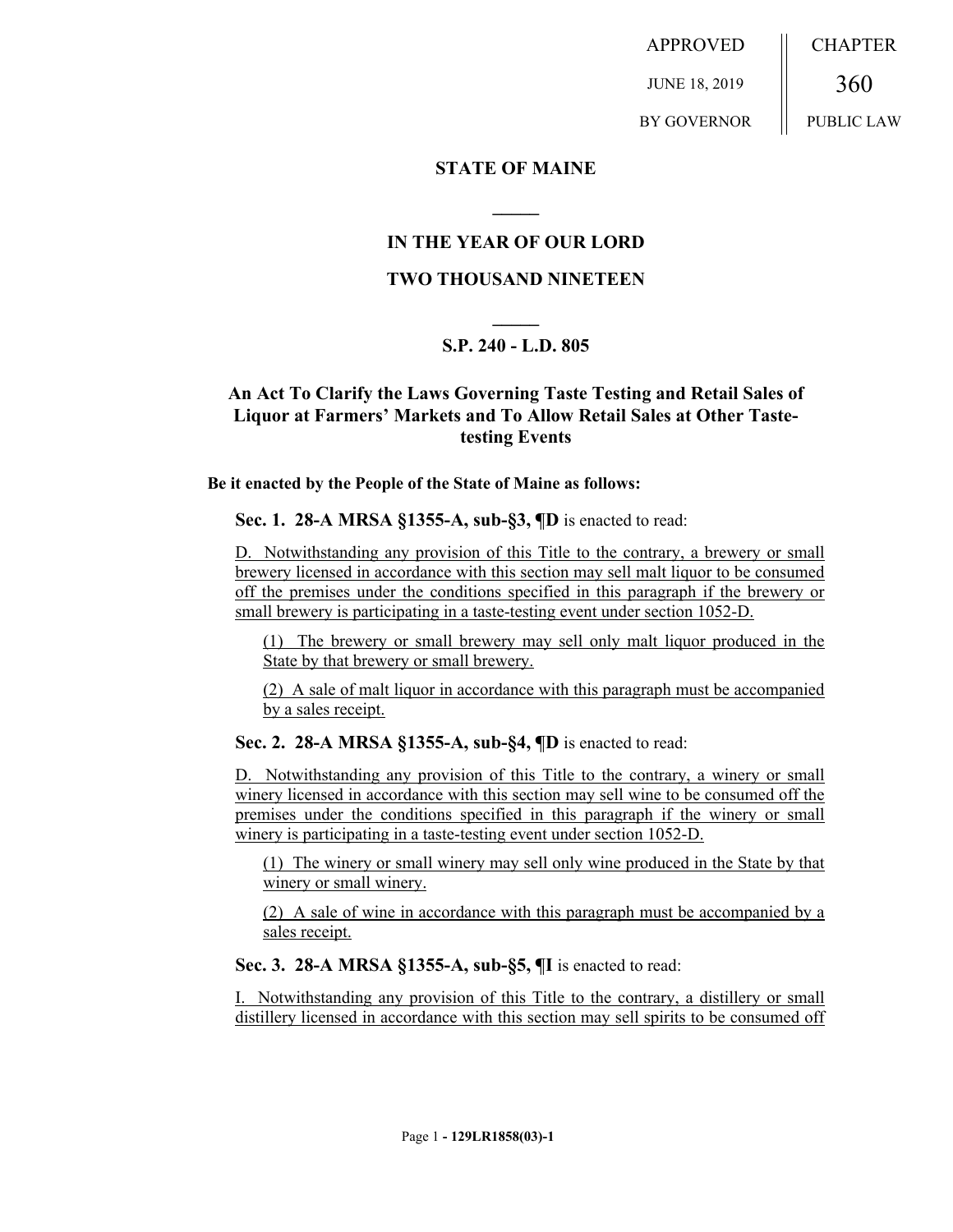the premises under the conditions specified in this paragraph if the distillery or small distillery is participating in a taste-testing event under section 1052-D.

(1) The distillery or small distillery may sell only spirits produced in the State by that distillery or small distillery.

(2) Spirits sold in accordance with this paragraph are subject to the listing, pricing and distribution provisions of this Title.

(3) A sale of spirits in accordance with this paragraph must be accompanied by a sales receipt.

**Sec. 4. 28-A MRSA §1366,** as amended by PL 2017, c. 168, §§1 to 3 and corrected by RR 2017, c. 1, §19, is repealed.

**Sec. 5. 28-A MRSA §1367,** as corrected by RR 2017, c. 1, §20, is repealed.

**Sec. 6. 28-A MRSA §1368** is enacted to read:

### **§1368. Retail sales and taste testing at farmers' markets**

**1. Farmers' market defined.** For purposes of this section, "farmers' market" has the same meaning as in Title 7, section 415, subsection 1, paragraph A.

**2. Retail sales and taste-testing events at farmers' markets.** Subject to the conditions set forth in this section and the applicable bylaws of the farmers' market, a small brewery, small winery or small distillery licensed under section 1355-A or an employee of the licensee who is at least 21 years of age may sell or offer for taste testing at a farmers' market any wine, spirits or malt liquor manufactured in the State by the licensee.

**3. Conditions.** The following conditions apply to retail sales and taste-testing events permitted under this section:

A. The licensee shall apply for authorization to conduct retail sales or taste-testing events at farmers' markets using a form prescribed by the bureau and by paying an annual fee of \$75. The licensee shall submit the application at least 30 days prior to the first date when the licensee will conduct retail sales or conduct a taste-testing event at a farmers' market;

B. Prior to each month during which the licensee wishes to conduct retail sales or taste-testing events at farmers' markets, the licensee shall provide to the bureau a list of the date, time and location of each farmers' market at which the licensee intends to conduct retail sales or taste-testing events and must receive approval from the bureau for that month. The bureau may request a diagram of the layout of each farmers' market at which the licensee intends to conduct retail sales or taste-testing events;

C. The licensee shall keep and maintain a record of the dates, times and locations of the licensee's conduct of retail sales or taste-testing events at farmers' markets under this section;